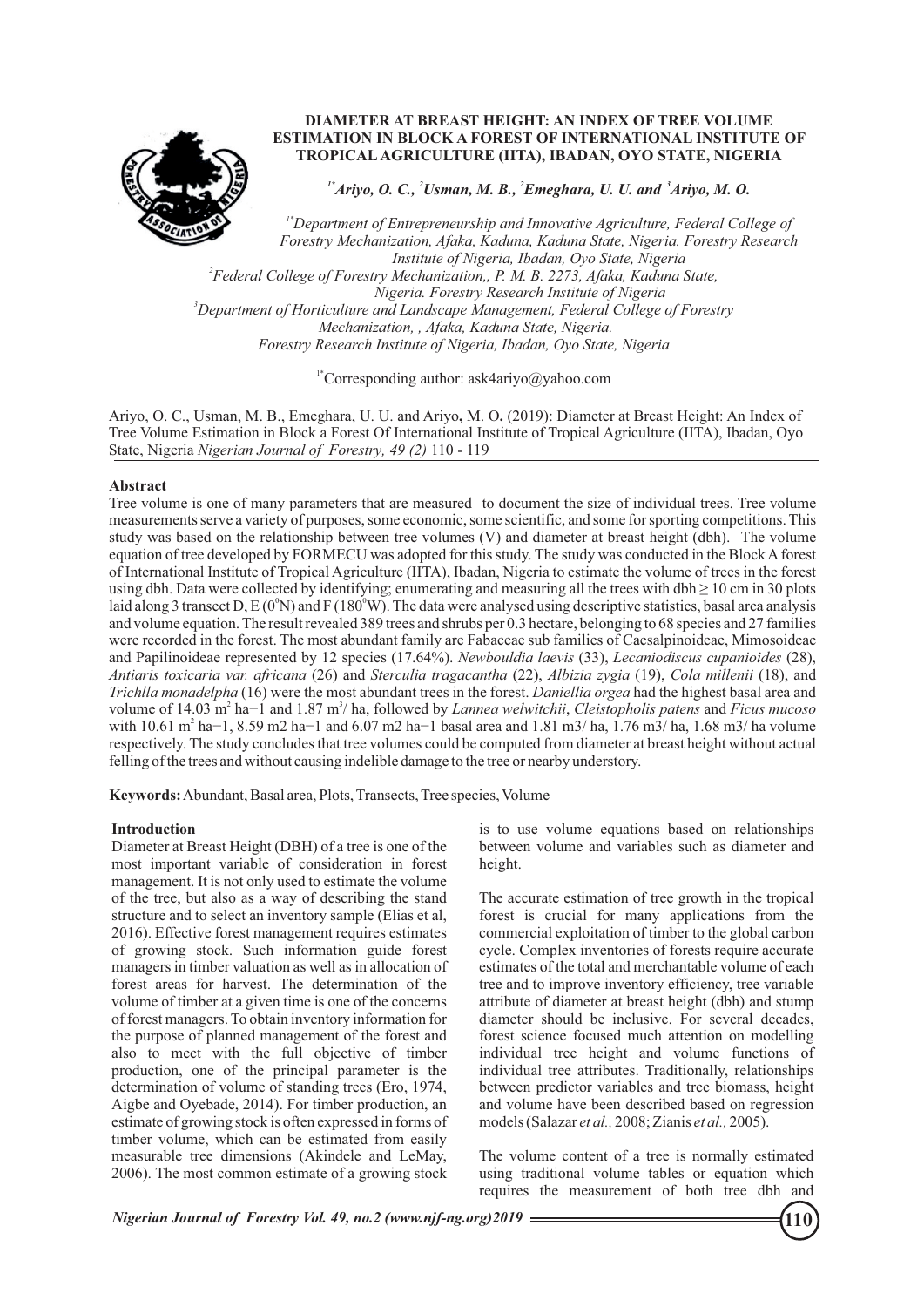merchantable height. In a situation where tree height was not taking into consideration during measurement, tree volumes can still be estimated by using volume equation developed by FORMECU (1999). Previous studies have been conducted to determine relationships between tree volume and dbh and stump diameter (Bylin, 1982; Curtis and Arney 1977; Aigbe and Oyebade, 2014).

Tree volume is one of many variables that are measured to document the size of individual trees. Tree volume measurements serve a variety of purposes, some economic, some scientific, and some for sporting competitions. Measurements may include just the volume of the trunk, or the volume of the trunk and the branches depending on the detail needed and the sophistication of the measurement methodology. The estimation of merchantable tree volumes is essential for understanding of allowable cut cycle and for establishing sustainable forest management in forest estate. Non-linear regression was more efficient than linear regression for estimation of merchantable tree volume. According to Aigbe and Oyebade, (2014), dbh can be very useful in estimation of volume if the stand has not been cut because dbh is easier to measure and it saves time.

The Block A forest of IITA has an area of about 50 hectares and is a unique forest in the sense that it serves as a buffer zone for villagers living around the perimeter fence of IITA. It is a repository of useful timber and non-timber forest products which are useful for food, medicine, cooking, and wrapping or preservation of food items (Ariyo *et al*., 2018). The forest is serving as a source of livelihood for villagers living in adjoining villages of the perimeter fence of IITA for over forty years. The villagers are allowed into the forest to collect NTFPs such as *Adenopus breviflorus*, *Bambusa vulgaris*, leaves of *Cordia millenii*, fruits and kernels of *Elaeis guineensis*, *Pentaclethra macrophylla*, *Talinum triangulare*, *Tetrapleura tetrapetra* and firewood are collected from Block A forest. Some of these non-timber forest products were collected illegally along with dried firewood, fruits and kernels of *Elaeis guineensis*, and *Talinum triangulare* which they have the permission to collect. Part of the forest was also used for arboretum and experimental plot (Fig. 2), this gives opportunity to IITA staff to collect pegs, poles and stakes for the experimental field. Most of the research in forestry at IITA has focused on West bank forest and only very little studies has been carried out from Block A forest. To the best of my knowledge, no study has estimated the volume of trees in Block A forest. Against this backdrop, this study was carried out to estimate the stem volume of trees in the forest using non destructive approach method (Diameter at Breast Height- DBH) as provided in the volume equation for trees developed by FORMECU (1999).

#### **Materials and Method Study Area**

The study was carried out in the Block A forest of International Institute of Tropical Agriculture, Ibadan, Oyo State, Nigeria. IITA is located on longitude  $7^{\circ}30'8'$ N, latitude  $3^{\circ}54'37'E$  and 243 m above sea level. The vegetation is within the Forest-Savanna Transition Zone and the soil is an Alfisoil and slightly acidic (Tenkouano and Baiyeri, 2007, Ariyo, 2020a, 2020b). The site falls within humid tropical lowland region with two distinct seasons: the longer wet season and shorter dry season. The wet season lasts for eight months, and it extends from March to October while the dry season lasts for four months from November to February. The rainfall pattern is bimodal with an annual total which ranges from 1,300 to 1,500mm most of which falls between May and September (Ariyo, 2018; 2020a; 2020b). The average daily temperature ranges between 21°C and 23°C, while the maximum is between 28°C and 34°C. Radiation is about 5285 MJ/m2/year. Mean relative humidity is in the range of 64% to 83% (Tenkouano and Baiyeri, 2007, Ariyo, 2020a, 2020b). The natural vegetation in this area could be classified as tropical semi-deciduous forest with various pockets of vegetation types ranging from derived savanna, secondary forest and riparian types. According to Ezealor (2002), the area resembles mature Guinea-Congo lowland rainforest with scattered emergence of trees which include *Ceiba, Milicia* and *Terminalia* spp. Large clumps of bamboo (*Bambusa vulgaris)* are common; stands of *Raphia farinifera* are found along watercourses while scattered oil-palms *Elaeis guineensis* grow in both low-lying and the relatively better-drained upland areas.

# **Data Collection Techniques**

The data that was used for this study were collected by vegetation survey using transect and plot sampling techniques (Onyekwelu *et al*., 2005; Lawal and Adekunle, 2011, Ariyo, *et al.*, 2011, 2012, Onefeli, *et*. *al*., 2013; Ariyo, 2018, 2019, 2020a 2020b). Three transects  $(D, E(0^0N)$  and F (180<sup>°</sup>W)} were constructed with the aid of prismatic compass in Block A forest of IITA. The transects were established with minimal disruption to the environment and marked with flagging tape at every 10 m. Each transect was 500 m long. 10 sampling plots of 10 m by 10 m each were demarcated along each of the transect. A total number of 30 sampling plots (3 transect by10 plots) were used for the study. A distance of 40 m was left between each of the plot to minimize repetition of tree species while 20 m was left at the beginning and at the end of each transect as the border row to minimize edge effects (Fig. 1). In each plot, all trees and shrubs with diameter at breast height (dbh) greater than or equal to 10 cm (DBH  $\geq$  10 cm) were identified with their scientific and family names. The trees and shrubs were enumerated and measured. Samples of trees that cannot be identified on the field were coded and taken to the Forestry Research Institute of Nigeria, Ibadan (FRIN) herbarium for proper identification. The species of trees and shrubs, number of individual of each species and

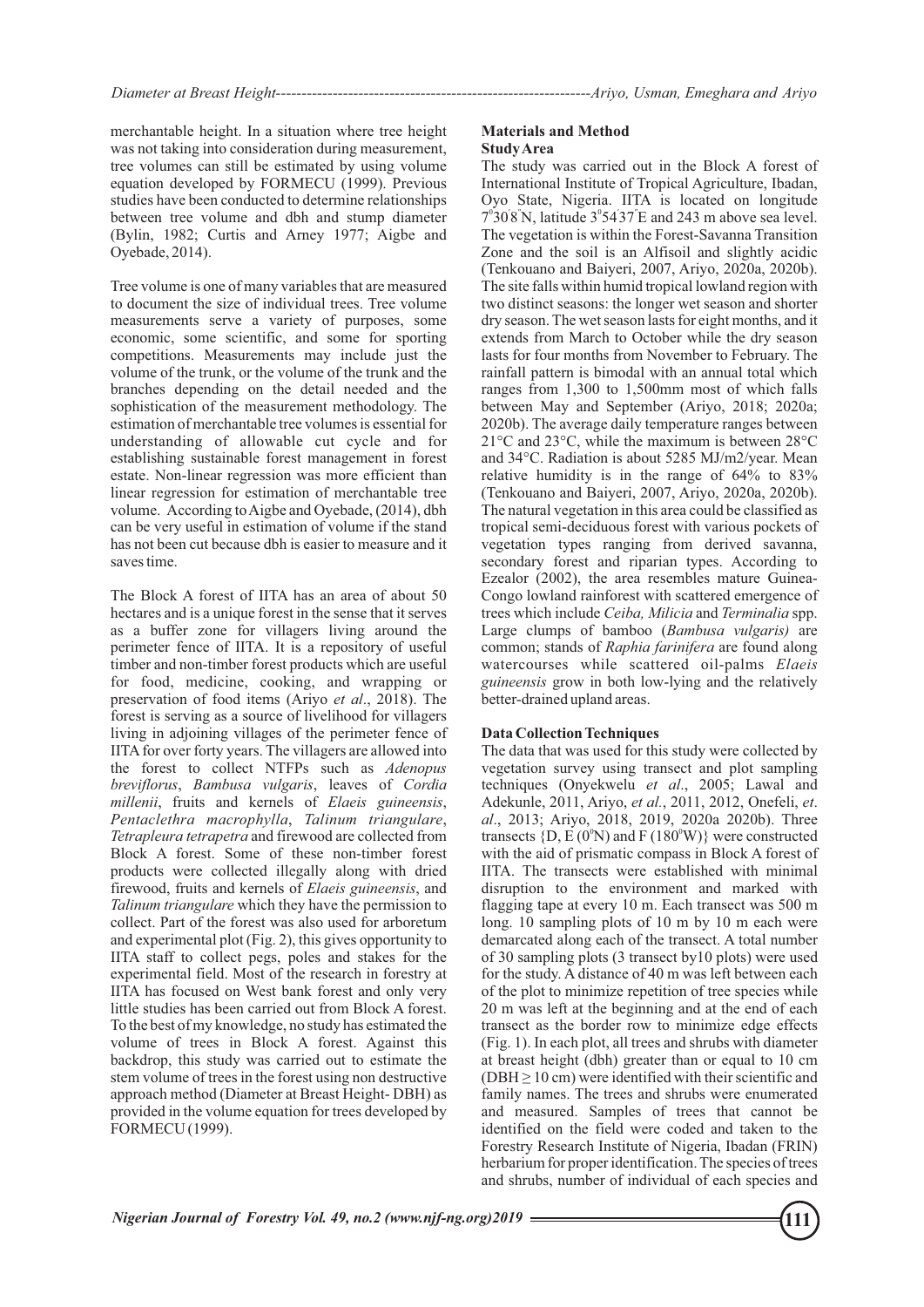total number of each species were recorded from each plot and the data pooled together per transect. The coordinate of the plots and transects was taken with

Geographical Positioning System (GPS) and plotted on the GPS arc view to locate the exact position of each transect within the forests and to obtained the study location map (Fig, 2).



Figure 1: Transects and plots design Legend: - Each line D, E and F are 500m long transect while 1, 2, 3, --------10 are plots of 10 m by 10 m each.



Figure 2: Map of Block Aforest showing the location of transect D, E and F

# **Data Analysis**

The data collected were analysed with descriptive statistics such as tables, frequency counts, percentages and mean. Analysis of basal area and volume estimation using volume equation developed by FORMECU (1999) were carried out following Ariyo, (2020b).

# **Estimation of the Basal Area**

The determination of basal area of all individual trees belonging to a particular species was achieved using basal area formula:  $BA = D^2/4$ 

Where:  $BA = Basal area in m<sup>2</sup> per hectare$ 

$$
=3.142
$$

 $D =$ Diameter at breast height in meter.

In this study the diameter measurement was obtained from the circumference  $(d = c)$ 

All the individual trees basal area within the three transects (0.3 ha) were added together and converted to hectare to obtained the basal area of a specie

# **Trees Volume Estimation**

Individual tree volume was estimated using volume equation for trees developed by FORMECU (1999) is expressed as:

# $V=e^{-8.433+2.331 \ln(D)}$

Where V is volume  $(m<sup>3</sup>)$  and D is diameter at breast height in meter

# **Results and Discussion**

The result showed that 389 trees and shrubs per 0.3 hectare, with diameter at breast height (dbh)  $\geq 10$ cm belonging to 68 species and 27 families were recorded in the forest. The forest contains both indigenous and exotic tree species. This could be as a result of tree arboretum which covers about 5.87 ha of the entire area of the forest. The distribution of the woody plants into tree and shrubs on Table 1 showed that tree had 69.12% species with relative frequency of 82.52% while shrub had 30.88% species with 17.48% relative frequency. This implies that trees dominated the forest in terms of the number of species and individual species. This corroborate with the findings of Ariyo (2018, 2020b) which found 581 trees and shrubs with the (dbh)  $\geq$ 10 cm belonging to 65 species and 28 families in West bank forest ecosystem found in the same environment as Block A forest in IITA, Ibadan Nigeria.

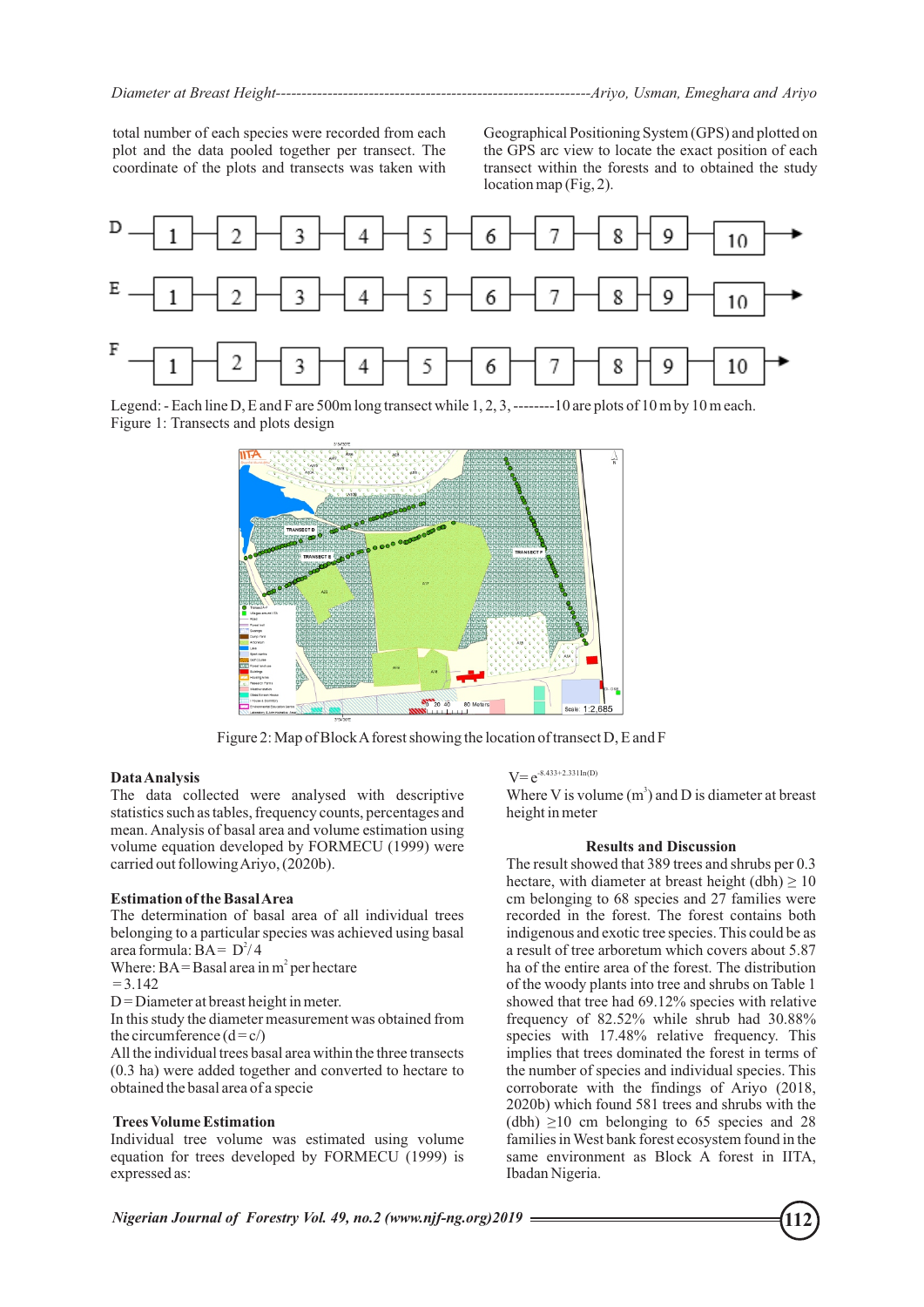The major families according to Table 2 are Fabaceae sub families of Caesalpinoideae, Mimosoideae and Papilinoideae represented by 12 species (17.64%). This was followed by Euphorbiaceae by 7 species (10.29%), Moraceae and Rubiaceae had equal representation of 6 species each (8.82%), Apocynaceae and Malvaceae by 5 species each (7.35%), Sapindaceae by 4 species (5.88%). Families that were represented with 2 species  $(2.94\%)$  are Anacardiaceae, Annonaceae, Bignoniaceae, Bombacaceae and Tiliaceae. Other families such as Capparidaceae, Dichapetalaceae, Ebenaceae, Lamiaceae, Leaceae, Lecythidaceae, Meliaceae, Myristicaceae, Myrtaceae , Olacaceae , Palmae , Pandaceae and Ulmaceae were represented with 1 species (1.47%) respectively.

The most abundant trees in the forest are *Newbouldia laevis* (33), *Lecaniodiscus cupanioides* (28), *Antiaris toxicaria var. africana* (26), *Sterculia tragacantha* (22), *Albizia zygia* (19), *Cola millenii* (18), and *Trichlla monadelpha* (16). *Lonchocarpus sericeus* and *Celtis zenkeri* had equal abundant of (14) while *Ficus exasperata* has (10) abundant. Three species; *Trilepisium madagascariense*, *Holarrhena floribunda* and *Elaeis guineensis* had equal abundant of 9. Other tree species had abundant ranging from 8 to 1. Species which occurs once in the forest are considered rare, they includes *Albizia adianthifolia*, *Allophyllus africanus*, *Alstonia boonei*, *Psydrax parviflora*, *Cassia siamea*, *Ceiba pentandra*, *Cleistopholis patens*, *Euadenia trifoliolata*, *Kigelia africana*, *Lannea welwitschii*, *Leea guineensis*, *Mallotus oppositifolius*, *Morinda lucida*, *Nesogordonia papaverifera*, *Gmelina arborea*, *Rauvolfia vomitoria*, *Rothmannia hispida*, *Rytigynia umbellulata* and *Triplochiton scleroxylum*. Generally it can be inferred that the abundance of the trees in the forest is very low. This could be due to removal of poles, stakes and pegs for experimental fields by IITA staff.

| Form          | NOS | $%$ NOS | SF  | $SRF\%$ |
|---------------|-----|---------|-----|---------|
| <b>Shrubs</b> | 21  | 30.88   | 68  | 17.48   |
| Trees         | 47  | 69.12   | 321 | 82.52   |
| Total         | 68  | 100     | 389 | 100     |

Source: Computed from Vegetation Survey Data, 2018

**NOS**: Number of species, **SF**: Species frequency, **SRF**: Species relative frequency

#### **Basal Area Computation**

Basal area is the cross-sectional area of all of the stems in a stand at breast height (1.3 m above ground level). This basal area per unit area is used to explain the crowdedness of a stand of forests. Astand of large trees is more stocked than with the same number of trees of smaller diameter (Martin, 1989). The basal area of individual tree species encountered in the forest was presented on Table 3. It revealed that *Daniellia ogea* had the highest basal area of 14.03 m<sup>2</sup> ha−1. This was followed by *Lannea welwitchii*, *Cleistopholis patens*, *Ficus mucoso* and *Ricinodendron heudelotii* having  $10.61 \text{ m}^2 \text{ ha} - 1$ ,  $8.59 \text{ m}^2 \text{ ha} - 1$ ,  $6.07 \text{ m}^2 \text{ ha} - 1$  and  $5.76 \text{ m}^2$ ha−1 respectively. Species such as *Gmelina arborea*, *Elaeis guineensis*, *Alstonia boonei*, *Senna siamea* and *Bombax buonoposence* had 5.12 m<sup>2</sup> ha−1, 3.60 m<sup>2</sup> ha–1, 3.57 m<sup>2</sup> ha–1, 2.41 m<sup>2</sup> ha–1, and 2.27 m<sup>2</sup> ha–1 respectively. Other species had basal area between 2.11 m<sup>2</sup> ha−1 to 0.03 m<sup>2</sup> ha−1. The forest recorded a total basal area of 89.69 m<sup>2</sup> ha−1 and average basal area of 1.32 m<sup>2</sup> ha−1. According to Dawins (1959) cited in Lamprecht (1989) the normal basal area of virgin tropical forest in Africa is  $23-37m^2$  ha<sup>-1</sup>. Alder and Abayomi (1994) recommended a basal area of about  $23m^2$  per hectare for a fully stocked forest for timber. Egor *et al* (2014) recorded a basal area of 29.78m<sup>2</sup> per hectare. Based on these reports, the basal area of Block A forest is higher and the forest is considered to be fully stocked with trees. Aigbe and Oyebade, (2014) obtained the mean basal area per hectare of 32.13  $m^2/ha$  from average of 300 trees in their study of Comparison of stump diameter and diameter at breast height for tree volume estimation of *Terminalia ivorensis* in Sakpoba forest reserve,

Nigeria. However the value of the total basal area and average basal area recorded in the forest was less than the total basal area of 98.22  $m^2$  ha–1 and average basal area of 15.11 m<sup>2</sup> ha−1 recorded by Ariyo (2018, 2020b) in the West bank forest found in the same environment as Block A forest in IITA, Ibadan Nigeria. This may be due to the fact that the West bank forest is under active protection by forest rangers day and night while the block A forest is open to villagers to collect non- timber forest products (NTFPs) and IITA staff to collect pegs, poles and stakes for the experimental field. It was reported by Cain and Castro (1959), cited in Tamrat Bekele (1994) that basal area provides a better measure of the relative importance of the species than simple stem count. Species with the largest contribution in basal area can be considered as the most important woody species in the forest. Accordingly, the most important woody species of Block A forest were *Daniellia orgea*, *Lannea welwitchii*, *Cleistopholis patens*, *Ficus mucoso* and *Ricinodendron heudelotii*. These were the top 5 dominant tree species in the forest.

## **Estimation of Trees Volume in the Forest**

The volume of individual tree species estimated from the forest presented on Table 3 showed that *Daniellia orgea* had the highest volume of 1.87 m<sup>3</sup>/ ha. *Lannea welwitchii*, *Cleistopholis patens*, *Ficus mucuso*, *Ricinodendron heudelotii* and *Gmelina arborea* had  $1.81 \text{ m}^3/\text{ha}$ ,  $1.76 \text{ m}^3/\text{ha}$ ,  $1.68 \text{ m}^3/\text{ha}$ ,  $1.67 \text{ m}^3/\text{ha}$ , and 1.65 m<sup>3</sup>/ ha volume respectively. *Elaeis guineensis* and *Alstonia boonei* recorded equal volume of 1.57 m<sup>3</sup>/ ha. *Senna siamea* had 1.48 m<sup>3</sup>/ ha, *Bombax buonoposence* (1.47 m<sup>3</sup>/ ha), *Albizia zygia* (1.46 m<sup>3</sup>/

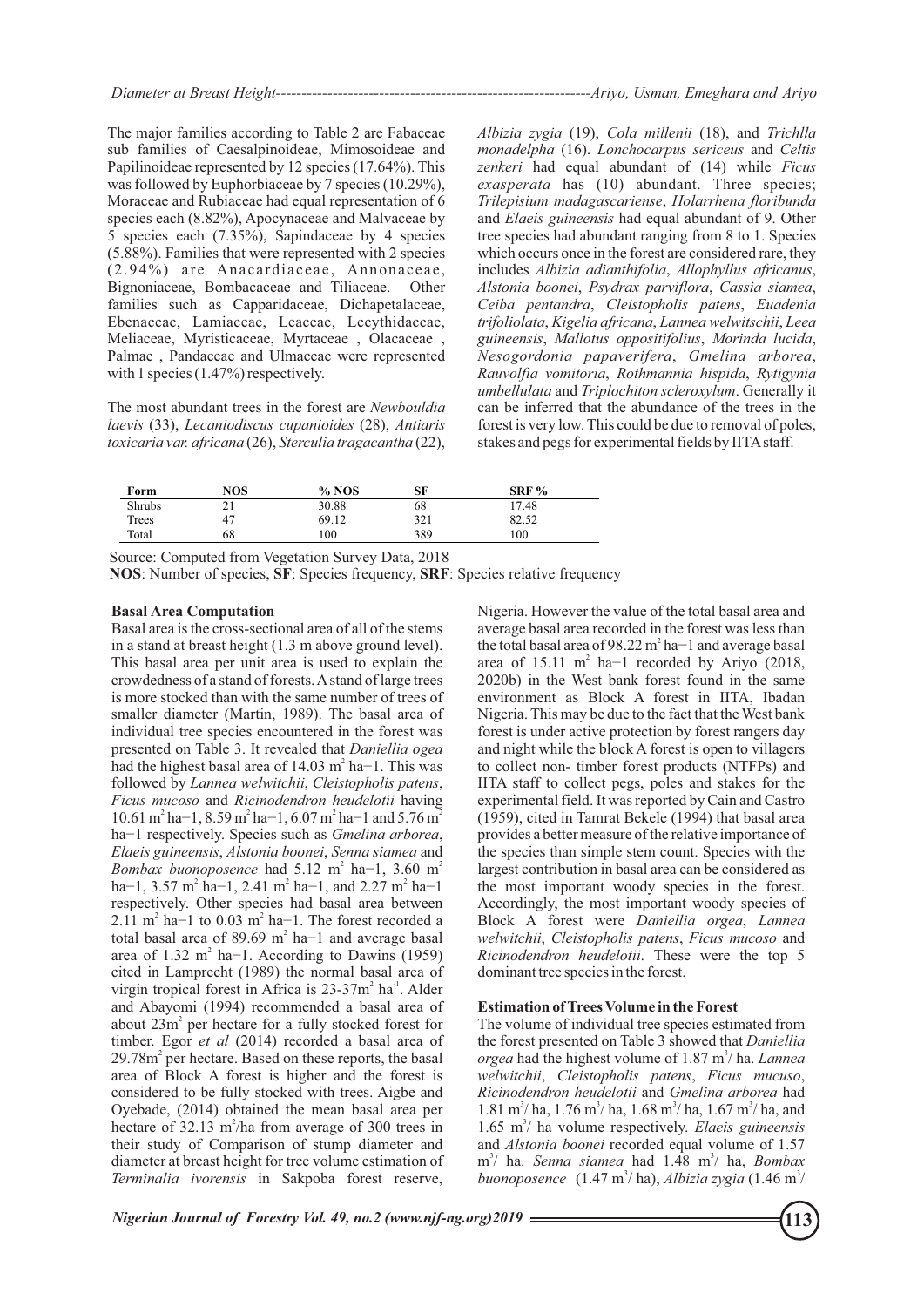|--|--|--|--|--|

ha), *Cassia siamea* (1.45 m<sup>3</sup>/ ha) and *Albizia ferruginea*  $(1.44 \text{ m}^3/\text{ha})$ . Other tree species of tree had volume ranges between  $1.40 \text{ m}^3$  ha to  $0.52 \text{ m}^3$  ha. The total volume of 74.50 m<sup>3</sup>/ ha and average volume of  $1.10 \text{ m}^3$ / ha were obtained from the forest. Aigbe and Oyebade, (2014) obtained a mean volume of 450 m<sup>3</sup>/ ha from average of 300 trees in their study of Comparison of stump diameter and diameter at breast height for tree volume estimation of *Terminalia ivorensis* in Sakpoba forest reserve, Nigeria. The total and average volume obtained in this forest was lower that the total  $(68.19 \text{ m}^3)$ 

ha) and average  $(1.05 \text{ m}^3/\text{ha})$  volume of tree species obtained in West bank forest of IITA in the same environment. According to Ariyo (2018, 2020b), volume distribution among tree species had similar trend with basal area. This similarity is an indication of the relationship between basal area and volume. The higher the diameter, the higher the basal area and thus the higher the volume of tree species. Trees with high dbh contribute more to volume than the undersized trees, this agreed with the finding of Akinsanmi and Akindele, (2002), Ariyo (2018, 2020b).

| S/n            | Family                    | No of species  | Percentage |
|----------------|---------------------------|----------------|------------|
| $\mathbf{1}$   | Anacardiaceae             | $\overline{c}$ | 2.94       |
| $\overline{c}$ | Annonaceae                | 2              | 2.94       |
| 3              | Apocynaceae               | 5              | 7.35       |
| $\overline{4}$ | Bignoniaceae              | $\overline{2}$ | 2.94       |
| 5              | Bombacaceae               | $\overline{2}$ | 2.94       |
| 6              | Capparidaceae             | $\mathbf{1}$   | 1.47       |
| 7              | Dichapetalaceae           | $\mathbf{1}$   | 1.47       |
| 8              | Ebenaceae                 | $\mathbf{1}$   | 1.47       |
| 9              | Euphorbiaceae             | $\tau$         | 10.29      |
| 10             | Fabaceae- Caesalpinioidea | 5              | 7.35       |
| 11             | Fabaceae-Mimosoideae      | 4              | 5.88       |
| 12             | Fabaceae-Palpilinoideae   | 3              | 4.41       |
| 13             | Lamiaceae                 | $\mathbf{1}$   | 1.47       |
| 14             | Leaceae                   | $\mathbf{1}$   | 1.47       |
| 15             | Lecythidaceae             | 1              | 1.47       |
| 16             | Malvaceae                 | 5              | 7.35       |
| 17             | Meliaceae                 | $\mathbf{1}$   | 1.47       |
| 18             | Moraceae                  | 6              | 8.82       |
| 19             | Myristicaceae             | $\mathbf{1}$   | 1.47       |
| 20             | Myrtaceae                 | $\mathbf{1}$   | 1.47       |
| 21             | Olacaceae                 | $\mathbf{1}$   | 1.47       |
| 22             | Palmae                    | 1              | 1.47       |
| 23             | Pandaceae                 | $\mathbf{1}$   | 1.47       |
| 24             | Rubiaceae                 | 6              | 8.82       |
| 25             | Sapindaceae               | $\overline{4}$ | 5.88       |
| 26             | Tiliaceae                 | $\overline{2}$ | 2.94       |
| 27             | Ulmaceae                  | $\mathbf{1}$   | 1.47       |

**Table 2: Family Distribution of Trees in the Forest**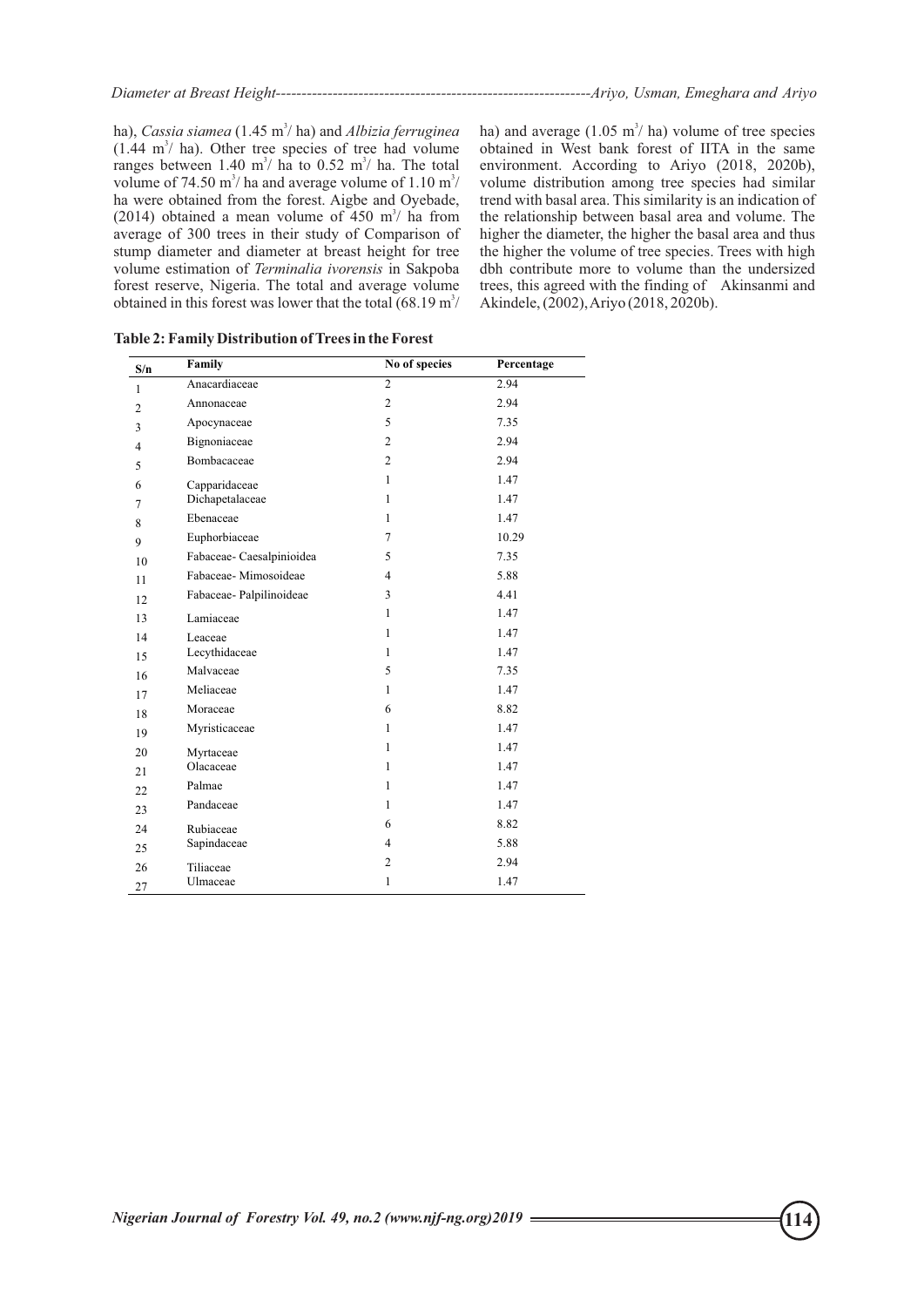| S/m               | Woody Plant Species                                          | Family          | Form          | $\mathbf{B}$             | Ë                 | Ě                  | Total           | Diameter<br>Ē | $BA/0.3$ ha<br>$\mathbf{m}^2$ | BA/ha    | $V(m^3)$<br>ha |
|-------------------|--------------------------------------------------------------|-----------------|---------------|--------------------------|-------------------|--------------------|-----------------|---------------|-------------------------------|----------|----------------|
|                   | Albizia ferruginea (Guill. & Perr.) Benth.                   | Fabaceae-Mim.   | Tree          |                          | $\mathbf{c}$      | 4                  | $\overline{ }$  | 27.33         | 586.53                        | 1955.08  | 1.44           |
| $\mathbf{\Omega}$ | Albizia adianthifolia var. adianthifolia                     | Fabaceae-Mim    | Tree          |                          |                   |                    |                 | 5.09          | 20.37                         | 67.90    | 0.71           |
| 3                 | Albizia zygia (DC.) J.F. Macbr.                              | Fabaceae-Mim.   | Tree          | $\mathfrak{c}$           | $\overline{4}$    | $\mathbf{C}$       | $\frac{1}{2}$   | 28.41         | 633.98                        | 2113.28  | 1.46           |
| 4                 | Alchornea cordifolia (Schumach. & Thonn.)<br>Mull.Arg.       | Euphorbiaceae   | Shrub         | $\sim$                   |                   |                    | $\mathfrak{c}$  | 6.68          | 35.09                         | 116.96   | 0.83           |
| 5                 | 4lchornea laxiflora (Benth.) Pax & K.Hoffm                   | Euphorbiaceae   | Shrub         | $\mathbf{C}$             | 3                 | $\mathbf{\hat{z}}$ | $^{\circ}$      | 6.88          | 37.21                         | 124.03   | 0.84           |
| $\circ$           | Allophyllus africanus                                        | Sapindaceae     | Shrub         |                          |                   |                    |                 | 19.10         | 286.44                        | 954.81   | 1.28           |
| 7                 | Alstonia boonei De Wild.                                     | Apocynaceae     | Tree          |                          |                   |                    |                 | 36.92         | 1070.66                       | 3568.85  | 1.57           |
| $\infty$          | Anthonotha macrophylla P.Beauv.                              | Fabaceae-Caes   | Tree          | $\mathbf 2$              | $\mathbf 2$       | $\mathbf 2$        | $\circ$         | 8.17          | 52.42                         | 174.72   | 0.91           |
| Ó                 | Antiaris toxicaria var. a fricana Scott-Elliot ex<br>A.Chev. | Moraceae        | Tree          | $\circ$                  | 13                | $\overline{ }$     | 26              | 14.16         | 157.56                        | 525.21   | 1.15           |
| $\supseteq$       | Blighia sapida K.D. Koenig                                   | Sapindaceae     | Tree          | $\mathcal{L}$            | $\mathbf{c}$      | $\sim$             | $\circ$         | 19.36         | 294.45                        | 981.51   | 1.29           |
| Ξ                 | Blighia unijugata Baker                                      | Sapindaceae     | Tree          |                          |                   |                    | $\sim$          | 6.21          | 30.26                         | 100.85   | 0.80           |
| $\overline{2}$    | Bombax buonoposence P. Beauv.                                | Bombacaceae     | Tree          | $\sim$                   |                   | $\mathbf{C}$       | $\sim$          | 29.47         | 682.27                        | 2274.23  | 1.47           |
| 13                | Brachystegia eurycoma Harms                                  | Fabaceae-Caes.  | Tree          |                          | $\mathbf{\sim}$   |                    | $\mathbf{c}$    | 8.43          | 55.88                         | 186.25   | 0.93           |
| $\overline{4}$    | Bridelia micranthra (Hochst.) Baill.                         | Euphorbiaceae   | Shrub         |                          |                   | $\mathbf{\Omega}$  | $\mathfrak{g}$  | 8.17          | 52.42                         | 174.72   | 0.91           |
| $\overline{15}$   | Psydrax parviflora (K. Schum.) Bullock                       | Rubiaceae       | Shrub         |                          |                   |                    |                 | 10.50         | 86.65                         | 288.83   | 1.02           |
| $\overline{16}$   | Cassia siamea Lam.                                           | Fabaceae Caes.  | Tree          |                          |                   |                    |                 | 28.17         | 623.19                        | 2077.30  | 1.45           |
| $\overline{17}$   | Ceiba pentandra (L.) Gaertn.                                 | Bombacaceae     | $_{\rm Tree}$ |                          |                   |                    |                 | 7.96          | 49.73                         | 165.76   | 0.90           |
| $\overline{18}$   | Celtis zenkeri Engl.                                         | Ulmaceae        | Tree          | 4                        | 7                 | $\mathfrak{c}$     | $\overline{4}$  | 17.41         | 238.20                        | 793.99   | 1.24           |
| $\overline{9}$    | Cleistopholis patens (Benth.) Engl. & Diels                  | Amonaceae       | $_{\rm Tree}$ |                          |                   |                    |                 | 57.29         | 2577.98                       | 8593.25  | 1.76           |
| $\Omega$          | Cola gigantean A. Chev.                                      | Malvaceae       | Tree          |                          |                   | $\mathbf{C}$       | $\mathbf{C}$    | 10.72         | 90.18                         | 300.62   | 1.03           |
| $\overline{z}$    | Cola millenii K. Schum                                       | Malvaceae       | Tree          | $\sim$                   | $\mathbf{\sim}$   | 13                 | $\overline{18}$ | 10.36         | 84.38                         | 281.27   | 1.02           |
| 22                | Daniellia ogea (Harms) Holland                               | Fabaceae-Caes.  | Tree          | $\overline{\phantom{0}}$ |                   |                    | $\mathbf{C}$    | 73.20         | 4209.10                       | 14030.34 | 1.87           |
| $\mathfrak{L}$    | Dichapetalum madagascariense Poir                            | Dichapetalaceae | Shrub         | $\sim$                   |                   |                    | $\epsilon$      | 3.29          | 8.50                          | 28.32    | 0.52           |
| $\overline{24}$   | Diospyros monbuttensis Gurke                                 | Ebenaceae       | Shrub         | $\sim$                   | 3                 |                    | 5               | 9.55          | 71.61                         | 238.70   | 0.98           |
| 25                | Elaeis guineensis Jacq.                                      | Palmae          | Tree          | $\epsilon$               | 4                 | $\mathbf 2$        | $\circ$         | 37.06         | 1078.58                       | 3595.27  | 1.57           |
| $\delta$          | Euadenia trifoliolata (Schumach. & Thonn.) Oliv.             | Capparidaceae   | Shrub         |                          |                   |                    |                 | 3.82          | 11.46                         | 38.19    | 0.58           |
| 27                | Ficus exasperata Vahl                                        | Moraceae        | $_{\rm Tree}$ | $\epsilon$               | $\mathbf{\Omega}$ | 5                  | $\overline{10}$ | 17.05         | 228.21                        | 760.71   | 1.23           |
| 28                | Ficus mucuso Welw. Ex Ficalho                                | Moraceae        | Tree          | $\sim$                   | $\mathbf{\sim}$   |                    | 4               | 48.14         | 1820.22                       | 6067.41  | 1.68           |
| 29                | Funtumia elastic (Preuss) Stapf                              | Аросупасеае     | Tree          | $\sim$                   | $\mathbf{\sim}$   | $\mathbf 2$        | $\overline{ }$  | 14.72         | 170.20                        | 567.33   | 1.17           |
|                   |                                                              |                 |               |                          |                   |                    |                 |               |                               |          |                |

*Diameter at Breast Height-------------------------------------------------------------Ariyo, Usman, Emeghara and Ariyo*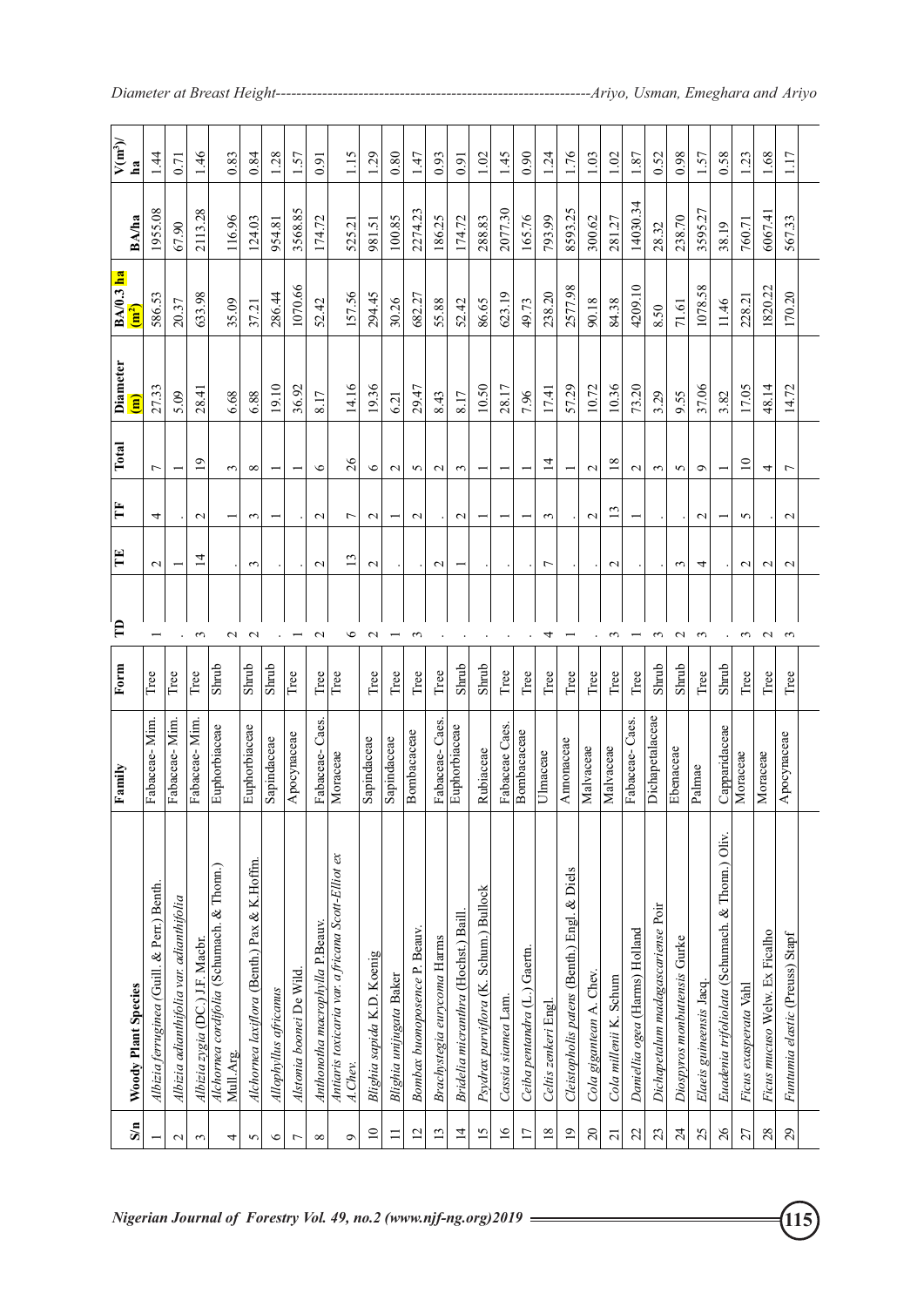| 30              | Glyphaea brevis (Spreng.) Monach.                | Tiliaceae     | Shrub | $\mathbf{\Omega}$ |                 |                   | ç              | 5.09  | 20.37   | 67.90    |                |
|-----------------|--------------------------------------------------|---------------|-------|-------------------|-----------------|-------------------|----------------|-------|---------|----------|----------------|
| $\overline{31}$ | Grewia pubescens P. Beauv.                       | Tiliaceae     | Shrub | $\mathcal{L}$     |                 |                   | $\mathcal{L}$  | 6.84  | 36.78   | 122.60   | 0.84           |
| 32              | Holarrhena floribunda (G.Don) T.Durand & Schinz  | Аросупасеае   | Tree  | $\epsilon$        | 4               | $\mathbf 2$       | O              | 13.78 | 149.08  | 496.94   | $\frac{4}{11}$ |
| 33              | Hura crepitans L.                                | Euphorbiaceae | Tree  |                   |                 |                   |                | 16.23 | 206.95  | 689.85   | 1.21           |
| 34              | Kigelia africana (Lam.) Benth.                   | Bignoniaceae  | Tree  |                   |                 |                   |                | 4.46  | 15.60   | 51.98    | 0.65           |
| 35              | Lannea welwitschii (Hiern) Engl.                 | Anacardiaceae | Tree  |                   |                 |                   |                | 63.65 | 3182.69 | 10608.95 | 1.81           |
| 36              | Lecaniodiscus cupanioides Planch. Ex Benth.      | Sapindaceae   | Tree  | 3                 | $\overline{1}$  | $^{\circ}$        | 28             | 10.30 | 83.32   | 277.73   | 1.02           |
| 37              | Leea guineensis G. Don                           | Leaceae       | Shrub |                   |                 |                   |                | 3.82  | 11.46   | 38.19    | 0.58           |
| 38              | Leucaena leucocephala (Lam.) de Wit              | Fabaceae-Mim. | Tree  |                   | 3               | 3                 | $\circ$        | 13.23 | 137.59  | 458.62   | 112            |
| 39              | Philenoptera cyanescens (Schum. & Thonn.) Benth. | Fabaceae-Pap. | Shrub | $\mathbf{\Omega}$ |                 |                   | $\mathbf{C}$   | 4.30  | 14.50   | 48.34    | 0.64           |
| $\overline{a}$  | Lonchocarpus sericeus (Poir.) DC.                | Fabaceae-Pap. | Shrub | 5                 | 7               | $\mathcal{L}$     | $\overline{4}$ | 25.08 | 493.89  | 1646.29  | 1.40           |
| $\frac{4}{5}$   | Mallotus oppositifolius (Geiseler) Mull. Arg.    | Euphorbiaceae | Shrub |                   |                 |                   |                | 4.77  | 17.90   | 59.68    | 0.68           |
| 42              | Manihot glaziovii Mull. Arg.                     | Euphorbiaceae | Tree  |                   | $\mathbf{\sim}$ | $\mathbf{C}$      | 4              | 15.91 | 198.92  | 663.06   | 1.20           |
| 43              | Microdesmis puberula Hook.f.ex Planch            | Pandaceae     | Shrub |                   | $\mathcal{L}$   | $\mathbf{\Omega}$ | 4              | 4.77  | 17.90   | 59.68    | 0.68           |
| $\frac{4}{4}$   | Millettia thonningii (Schum. & Thonn.) Baker     | Fabaceae-Pap. | Tree  |                   | $\mathcal{L}$   | $\epsilon$        | 5              | 10.44 | 85.60   | 285.34   | 1.02           |
| 45              | Monodora tenuifolia Benth.                       | Annonaceae    | Tree  | $\mathcal{L}$     | 3               | $\mathbf{\sim}$   | 7              | 9.18  | 66.26   | 220.86   | 0.97           |
| 46              | Morus mesozygia Stapf                            | Moraceae      | Tree  |                   | $\mathcal{L}$   |                   | $\mathbf 2$    | 11.78 | 108.93  | 363.09   | 1.07           |
| 47              | Myrianthus arboreus P.Beauv.                     | Moraceae      | Tree  |                   | $\mathcal{L}$   |                   | 4              | 17.58 | 242.88  | 809.61   | 1.25           |
| 48              | Napoleona vogelii                                | Lecythidaceae | Shrub | ${}^{\circ}$      |                 |                   | $\infty$       | 4.30  | 14.50   | 48.34    | 0.64           |
| 49              | Morinda lucida Benth.                            | Rubiaceae     | Tree  |                   |                 |                   |                | 7.92  | 49.23   | 164.11   | 0.90           |
| $50\,$          | Nesogordonia papaverifera                        | Malvaceae     | Tree  |                   |                 |                   |                | 13.37 | 140.36  | 467.85   | 1.13           |
| 51              | Newbouldia laevis                                | Bignoniaceae  | Tree  | $\overline{19}$   | Ξ               | $\epsilon$        | 33             | 8.70  | 59.49   | 198.29   | 0.94           |
| 52              | Gmelina arborea                                  | Lamiaceae     | Tree  |                   |                 |                   |                | 44.24 | 1537.32 | 5124.39  | 1.65           |
| 53              | Oxyanthus tubiflorus                             | Rubiaceae     | Shrub |                   | $\mathcal{L}$   |                   | $\mathcal{L}$  | 4.77  | 17.90   | 59.68    | 0.68           |
| 54              | Pavetta corymbosa                                | Rubiaceae     | Shrub |                   | ξ               |                   | 3              | 3.71  | 10.83   | 36.10    | 0.57           |
| 55              | Pisdium guajava                                  | Myrtaceae     | Tree  |                   | $\mathbf{\sim}$ |                   | $\mathbf 2$    | 18.46 | 267.66  | 892.21   | 1.27           |
| 56              | Pycnanthus angolense                             | Myristicaceae | Tree  | $\mathcal{L}$     |                 | $\mathcal{L}$     | 4              | 25.06 | 493.44  | 1644.80  | 1.40           |
| 57              | Rauvolfia vomitoria                              | Аросупасеае   | Shrub |                   |                 |                   |                | 9.55  | 71.61   | 238.70   | 0.98           |
| 58              | Ricinodendron heudelotii                         | Euphorbiaceae | Tree  |                   |                 | 3                 | 3              | 46.89 | 1727.17 | 5757.24  | 1.67           |

*Diameter at Breast Height-------------------------------------------------------------Ariyo, Usman, Emeghara and Ariyo*

*Nigerian Journal of Forestry Vol. 49, no.2 (www.njf-ng.org)2019* **116 116**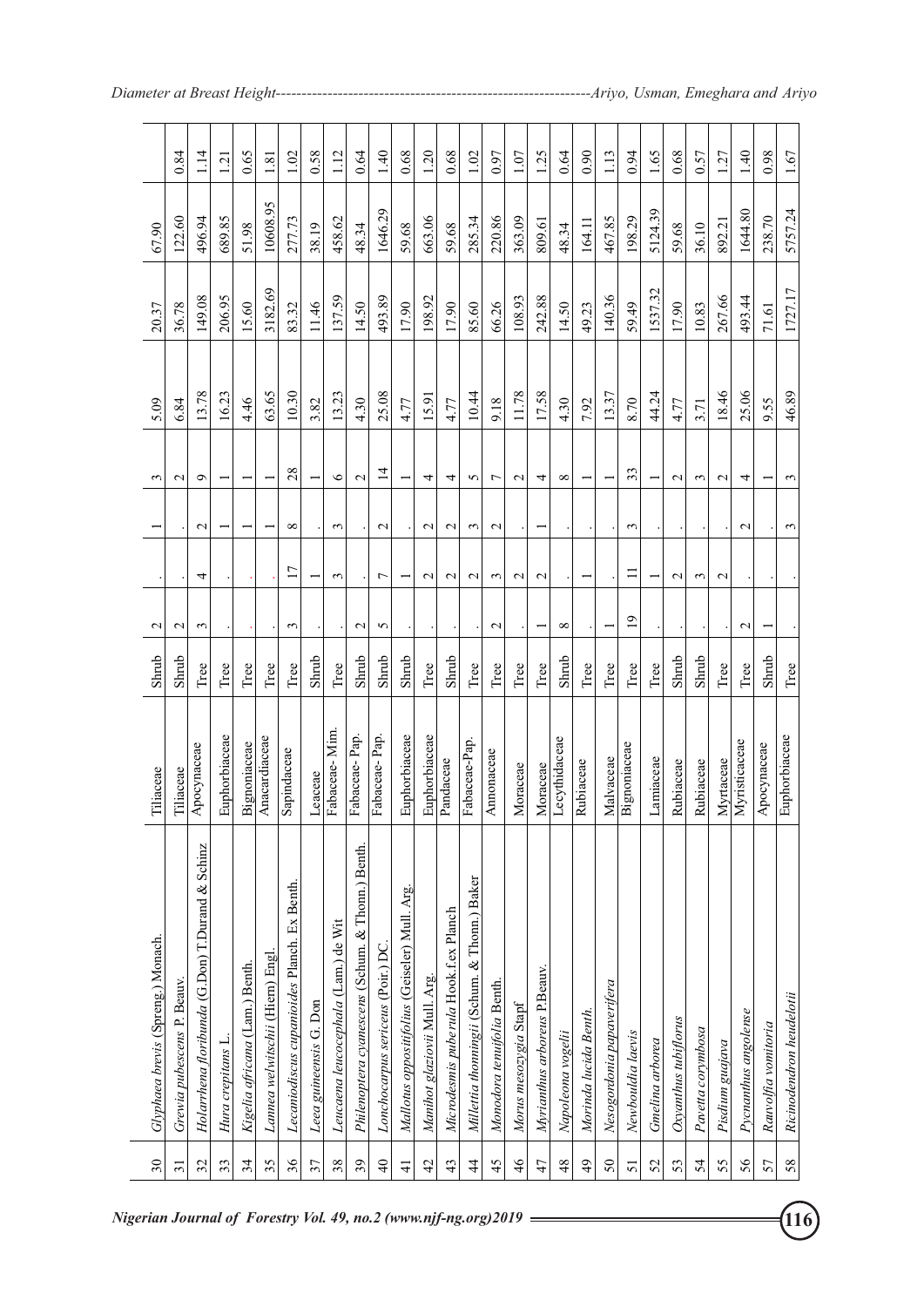| 59             | Rothmannia hispida          | Rubiaceae     | Shrub |                    |               |                  |                | 9.23    | 66.92    | 223.05   | 0.97             |
|----------------|-----------------------------|---------------|-------|--------------------|---------------|------------------|----------------|---------|----------|----------|------------------|
| $\Im$          | Rytigynia umbellulata       | Rubiaceae     | Shrub |                    |               |                  |                | 5.09    | 20.37    | 67.90    | 0.71             |
| 61             | Senna siamea                | Fabaceae-Caes | Tree  |                    |               | $\mathrel{\sim}$ | 3              | 30.34   | 723.14   | 2410.47  | $\frac{48}{5}$   |
| $\mathcal{S}$  | Spondias mombin             | Anacardiaceae | Tree  | $\scriptstyle\sim$ | 3             |                  | 5              | 11.71   | 107.75   | 359.18   | 0.1              |
| G3             | Sterculia tragacantha       | Malvaceae     | Tree  | 13                 | ∽             | 4                | 22             | 16.78   | 221.21   | 737.37   | 123              |
| $\overline{6}$ | Strombosia pustulata        | Olacaceae     | Tree  |                    |               | $\mathbf 2$      | $\mathcal{C}$  | 15.91   | 198.92   | 663.06   | $\overline{051}$ |
| 65             | Trichlla monadelpha         | Meliaceae     | Tree  | 4                  | 3             | σ                | $\overline{6}$ | 17.74   | 247.30   | 824.33   | 1.25             |
| 66             | Trilepisium madagascariense | Moraceae      | Tree  |                    | 3             |                  | σ              | 21.89   | 376.38   | 1254.61  | 1.34             |
| 67             | Triplochiton scleroxylum    | Malvaceae     | Tree  |                    |               |                  |                | 5.41    | 22.99    | 76.65    | 0.74             |
| $\frac{8}{3}$  | Voacanga africana           | Аросупасеае   | Tree  | $\mathcal{C}$      | ς             | $\mathrel{\sim}$ | r              | 11.09   | 96.68    | 322.25   | 105              |
|                | Total                       |               |       | 124                | $\frac{4}{4}$ | 121              | 389            | 1147.01 | 26905.50 | 89685.02 | 74.50            |
|                | Average                     |               |       |                    |               |                  |                | 16.87   | 395.67   | 1318.90  | 1.10             |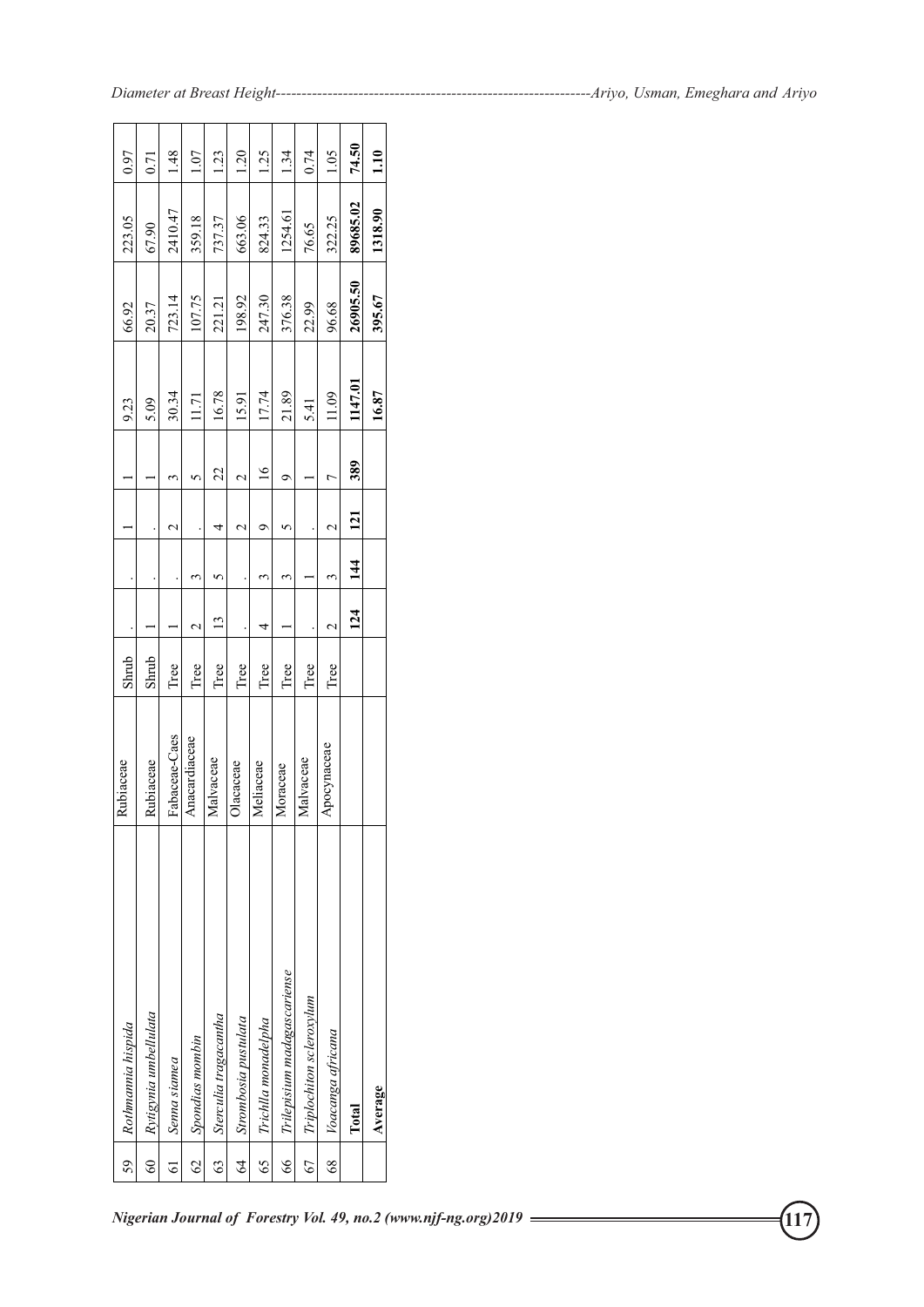#### **Conclusion and Recommendation**

The findings of the study showed that Block A forest of International Institute of Tropical Agriculture contains both indigenous and exotic tree species that are merchantable and fairly stocked considering mean volume and basal area per hectare. A total number of 389 trees and shrubs with diameter at breast height  $(dbh) \ge 10$ cm belonging to 68 species and 27 families were recorded in the forest. *Daniellia orgea* had the highest basal area and volume. Some tree species were encountered once in the forest. To prevent the extinction of these mono specific ones and their families, adequate and continuous protection of the forest should be given priority. Also removal of poles and pegs for experimental plots by IITA staff should be stopped immediately. It can be concluded from the findings of the study that tree volumes could be computed from diameter at breast height without felling the tree and without causing indelible damage to the tree or nearby understory.

## **Acknowledgements**

The authors acknowledged the assistance of Ms. Deni Bown, the former forest manager of International Institute of Tropical Agriculture (IITA) Ibadan, Oyo State Nigeria and also the efforts of all IITA forest staff, Geo spatial Lab. and Industrial attachments students from Federal College of Forestry, Ibadan and University of Ibadan (U.I) were highly acknowledged.

## **Competing Interests**

Authors have declared that no competing interests exist.

#### **References**

- Aigbe, H. I. and Oyebade, B. A. (2014): Comparison of For Tree Volume Estimation of *Terminalia Journal For Applied Research* 6: 1-14 *Ivorensis* in Sokpoba Forest Reserve, Nigeria. Stump Diameter and Diameter At Breast Height
- Tree Volume Equations forCommon Timber Species in the Tropical rain Forest Area of 41-48. Nigeria. *Forest Ecology and Management* 226: Akindele, S.O. and LeMay, V.M. (2006): Development of
- Oluwa forest reserve, Nigeria. *Nigerian Journal*  Akinsanmi, F. A., and Akindele, S. O. (2002). Timber yield assessment in the natural forestarea of *of Forestry* 32 (1) 16-22.
- Alder, D., Abayomi, J. O., (1994): Assessment of Data Requirements for Sustained YieldCalculations. AConsultancy Report prepared for the Nigerian Tropical Forest Action Plan, FORMECU, Federal Department of Forestry, Ibadan, Nigeria; 76
- Ariyo, O. C. (2020a): "Comparative Analyses of Diversity and Similarity Indices of West Bank Forest and Block A Forest of the International Institute of Tropical Agriculture (IITA) Ibadan, Oyo State, Nigeria." *International Journal of Forestry Research*, vol. 2020, p. NA. *Gale Academic One File*, Accessed 14 Oct. 2020.
- Ariyo, O. C. (2020b): Tree Stem Volume Estimation from West Bank Forest Ecosystem ofIITA, Ibadan, Oyo State, Nigeria. *Journal of Forestry*

*Research and Management* 17(1): 99-110.

- Ariyo, O. C. (2019): Comparison of Woody Plants Population Structure in Two Distinct Forest of International Institute of Tropical Agriculture (IITA) Ibadan, Oyo State, Nigeria. *Journal of Forestry Research and Management* 16(3): 87-103.
- Ariyo, O.C (2018). Socio- Economic and Botanic Analysis of West bank forest and Block A Forest of IITA, Ibadan, Oyo State, Nigeria. Unpublished Ph.D. Thesis submitted to the Department of Forestry and Wild life Management, University of Agriculture, Abeokuta, Ogun State, Nigeria. pp. 1-357
- Ariyo, O.C, Adedokun, M.O., and Ariyo, M.O (2018): Determinants of the Quantity of Nontimber Forest Products Collected from Forests of the International Institute of Tropical Agriculture in Ibadan, Nigeria. *Asian Journal of Research in Agriculture and Forestry* 1(1): 1-13.
- Ariyo, O. C., Oluwalana, S. A., Faleyimu, O. I.,and Ariyo, M. O. (2012). Assessment of Vegetation Structural Diversity and Similarity Index of IITA Forest Reserve in Ibadan, Oyo State, Nigeria. *Agrosearch Journal* 12 (2): 135-157
- M. O., and Awotide, O. G., (2011).Structure Community in IITAforest reserve. *Obeche Journa* 29(2): 259-269. Ariyo, O. C., Oluwalana, S. A., Akinyemi, O., Ariyo, and Demographics Patterns of Woody Plant
- diameter for 15 southern species. U.S.D.A. For. Serv. Res. Note SO-286, South. For. Exp. Stn., New Orleans, LA. 3 p. Bylin, C. V. (1982). Estimating d.b.h. from stump
- Douglas fir .U.S.D.A. Forest Service Research Note PNW-297, Pacific Northwest Forest & Range Experiment Station, from stump diameters in second growth Curtis, R. O. and Arney, J. D. (1977): Estimating d.b.h. Portland, Oregon 7 p.
- Egor, B. E., Opeyemi, O., and Enefiok, S. U. (2014): Community In Ukpon River Forest Reserve, Stand Structure, Density and Yield of Tree Cross River State, Nigeria. *Nature and Science* 12(11): 1-8
- Diameter at Breast Height Estimated from 22(3): 337-344. Elias, M., Kyriaki, G. K., Vasileios, D., Elias, P. (2016): Evros in North-eastern Greece. *CERNE*, Stumps in Quercus Frainetto in the Region of
- Southwestern Nigeria. M.Sc. F. Thesis, University of Toronto, Canada. 89 pp Ero, I. I. (1974). Astudy of Merchantable Timber V olume for Six High Forest species of
- 110pp. Conservation Foundation: Lagos, Nigeria. conservation in Nigeria. Nigeria Ezealor, A. U. ed. (2002). Critical sites for biodiversity
- Revised national report Vol. 2.Prepared for FORMECU (1999). Forest Resources Study, Nigeria.

*Nigerian Journal of Forestry Vol. 49, no.2 (www.njf-ng.org)2019* **118**